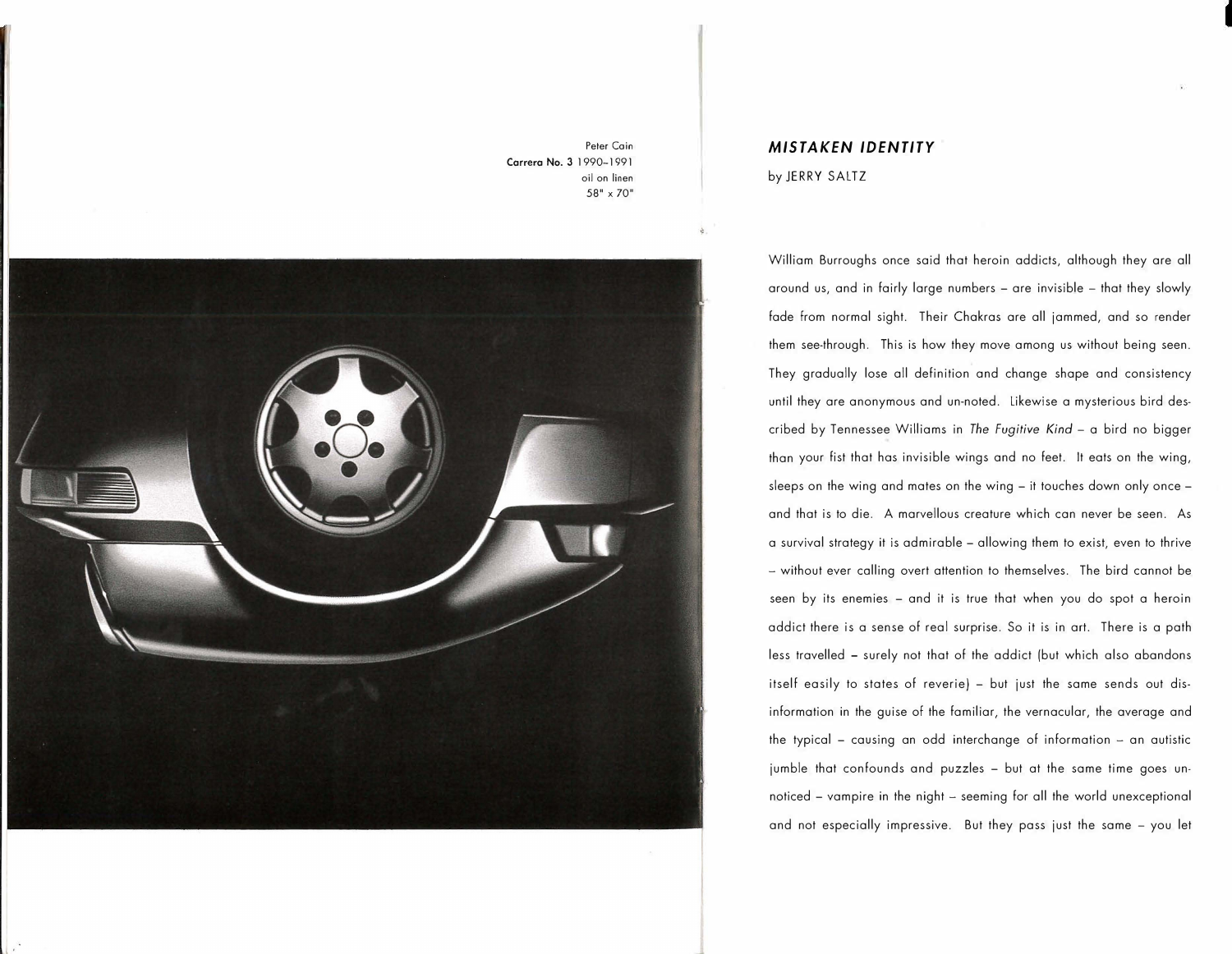them into your consciousness because they appear so normal, so unremarkable. These objects can be silly yet stealthy, jarring yet ambient - they're set on 'silent running' and slip in between the cracks and fissures that make up the world of logical objects. These are objects turned slightly in on themselves - not very demanding - but unusually poetic. They are often elliptical - having multiple meanings and no one 'right' answer. They speak softly but they carry a big stick - they have almost no bark, but possess a stinging bite. If these objects could speak they'd probably mumble. Full of potential energy - you have to rouse them from their somnambulent camouflaged state. There is a real ebb and flow to this art - just when you think you're getting one thing, something else begins forming on your screen. This is an art which jams your Chakras - causing all sorts of unusual effects.

This is a genus of object that has no name and is difficult to classify - that tells you as much about what it isn't as it does about what it is, or might be. All the works in this show have a kind of Moebious logic - continuous yet convoluted. Elusive yet in-your-face, these objects are almost art, and at the same time only art. A category which slips in and out of craft and folk, primitive and practiced, naive and highly calculated - these are works which seem like things they're not - and don't seem like the things they are. Seem confusing  $-$  well it is  $-$  but that's where the wallop is. Often they play with the 'Readymade' or the 'already Known' - so the spirits of Duchamp and Johns are readily summoned. And of course Surrealism. But they hark back to childhood as well, and recollections and early ways of making or seeing or using

4

objects. All three of these artists exploit elliptical psychological slippage - and weave webs between pervious meaning and contaminated rules and regulations. They're aesthetic backsliders who subvert interpretation and quotidian function and make objects which want to be in more than one place at a time. This lets them occupy the high ground of theory, ideas and a kind of 'coolness' while at the same time the low road of humour, banality and playfulness. Their work has an almost impish quality - like there's something lurking inside of each one, something a little nasty or menacing. These are mystery objects left out at the creation and they broadcast wave upon silent wave of dodgy misinformation and illusory distortion. Neither Peter Cain, Michael Jenkins nor Michael Landy are mean as much as they are mischievous.

You think you can size up their works in a glance, and in a way you can. Here's a car, here's a cart, here's a raft - and that's that. But if you walk away after such an initial (and cursory) read - these



Peter Cain **280Z** 1990 graphite on paper 20" X 24"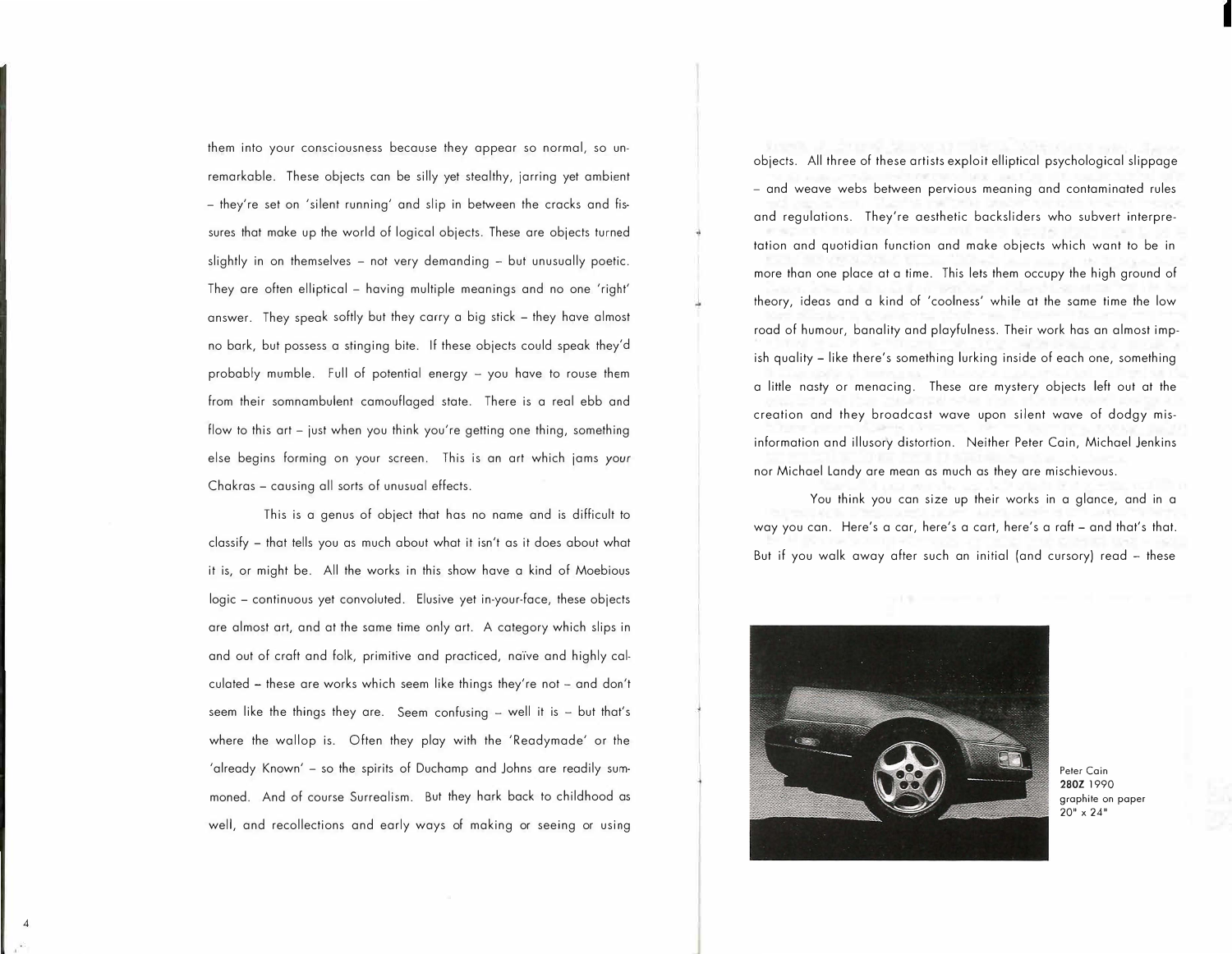objects, in a sense, have had the last laugh. It's a little like not getting a joke. Then when you finally do 'get' it - you feel a little embarrassed. These objects speak in a kind of broken English as if they were reluctant to speak at all. Indeed, all three artists' work feels reticent or shy or at least apprehensive about saying too much - and this is really refreshing, coming as it does after so much talkative, even verbose, work in the late eighties. All three artists work with one foot outside language - dubious of our mad rush to 'understand' the world, rather than 'experience' it. They mean to slow you down – get you to loosen up a bit – kick off your high-falutin shoes and simply see again - rather than to keep reasoning everything out. But it's not all fun and games, is it? Each one has a strategic side to him - a part that feels very thought out, even chilling.

Looking at Peter Cain's spliced car parts you can be taken aback at re-recognizing that the image is either upside-down or sideways. You see his work the way you do advertising - you hardly notice it at all - until it is too late. Cain gets you to speak in tongues you didn't know you knew as he collapses together the super-exacting techniques of painterly photo-realism with surrealistic dream objects with the everydayness of the world of the car. His paintings make you know more - to reach further. His pictures are so verifiable, so perfectly rendered, so much from the draftsman's hand. He has the touch of a faun - but a quirky intelligence which borders on the ephemeral. His work sucks you into its dead surfaces, charged with almost day-glo, medium intense colours (I can't quite name these colours) - all feeling fairly artificial yet vaguely life-like. His work wants to be like the care-

*opposite*  Michael Jenkins Raft II 1991 **mixed media**  90" x 70" x 39"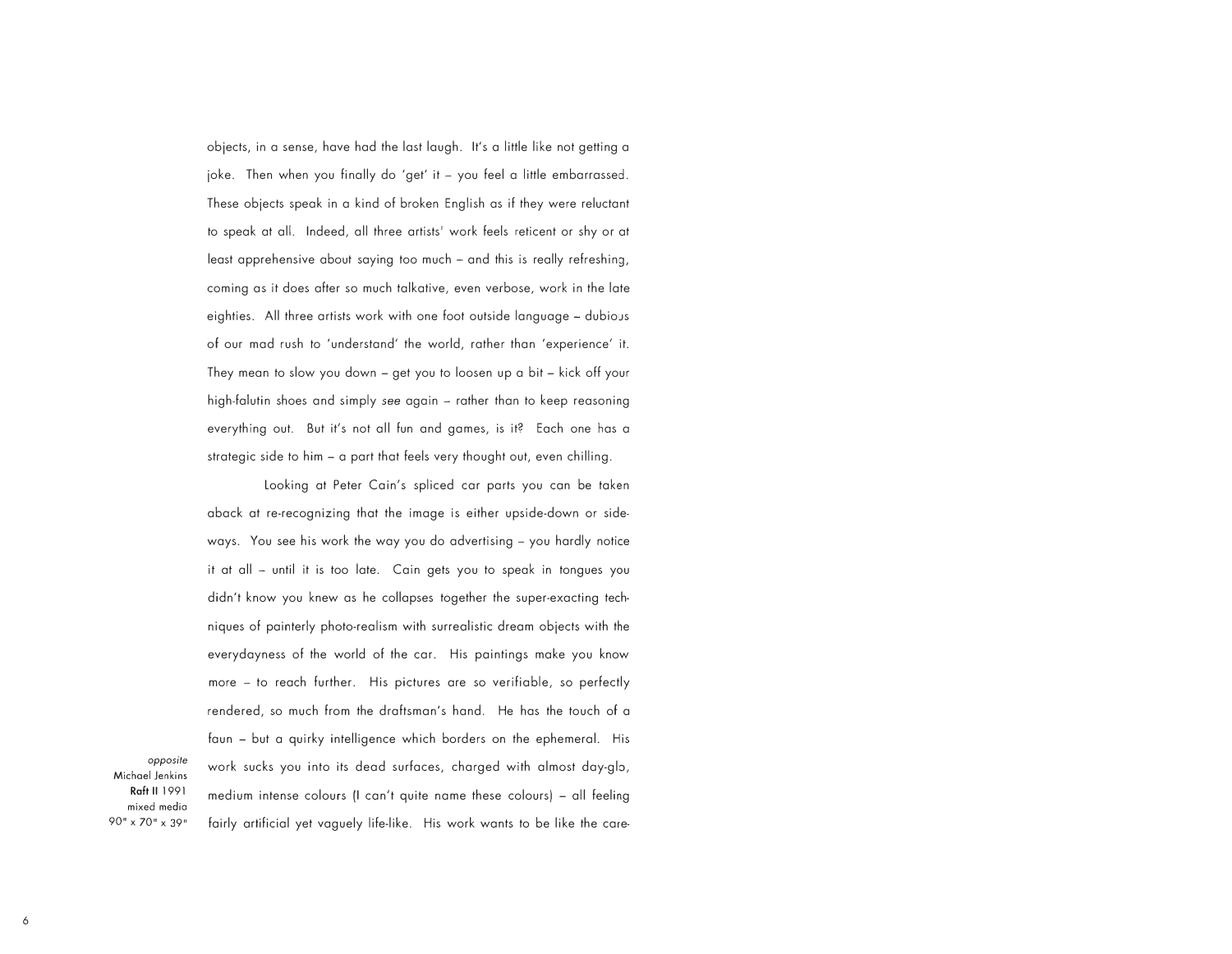ful, almost architecturally obsessive, drawings of cars by adolescent boys - but also the glitzy images from car magazines. But its dead-eyed deadpan accuracy keeps his work hovering out of reach of this more harmless ground and places it in the ethereal air of images of contemplation - mantra like and mesmeric - inspired and pure. These are almost devotional pictures, and bear an odd inkling of the work of Lee Bontecue. Really Cain's work is like high-art - it's involved with mastery and a profound love of looking. It's interesting to think about photography and its influences on recent art while looking at Cain. Photography with its omnipresent eye on the world was used to critique the slippery nature of advertising, art and history. In turn Cain uses it (photography) in order to re-subvert the camera - making paintings of pictures of things which could never be. Cain veers close, in his way, to some of the young German photographers, especially Thomas Ruff. Cain creates a blind spot right in the middle of your vision as you look at things you think you already know and don't - and things you didn't know you



Michael Jenkins **Bon Voyage** 1 991 point on board with wire 18" X 58"

knew but now do. And he does this under your very nose.

Meanwhile Michael Jenkins makes quirky, earnest objects that enter the hallowed ground of protected (or repressed) memory. His objects have the same difficult to get to know, implacable distance as Watteau's 'Giles' - who is in the world but not quite of the world. If Jenkins' objects were people they'd have that same outof-step, gentle waywardness - and unassuming captivation as Watteau's innocent, guileless, disinterested stranger, with Jenkins the magic word is 'gentle'. He seems virtually incapable of cynicism or bombastic braggadocio. Jenkins, probably the contemporary 'master of yellow' creates simple everyday objects, but injects them with a dose of realisation and consciousness - which in turn makes one set off into the world of the daydream and the house of recall. He has a serene way with modest materials - you feel an empathy for his work the way you do for certain special people in your life. There's nothing high-tech here, no fancy hardware or Simulationist jazz. This empathy allows you to see his work with your defenses down, and thus a whole squadron of meaning makes it through our downed screens and implants a sad message within your heart. Jenkins' work (unlike Cain's or Landy's) makes the personal into the political. Somehow he gets you to contemplate his quiet sculpture in the light of social sub-text. You know he's trying to tell you something he's tapping out some kind of secret code - one you could easily miss or misinterpret. All three of these guys make work that you could get really wrong - but that's that original survival strategy. What allows them to drive their respective points home. These pretty yellow objects speak of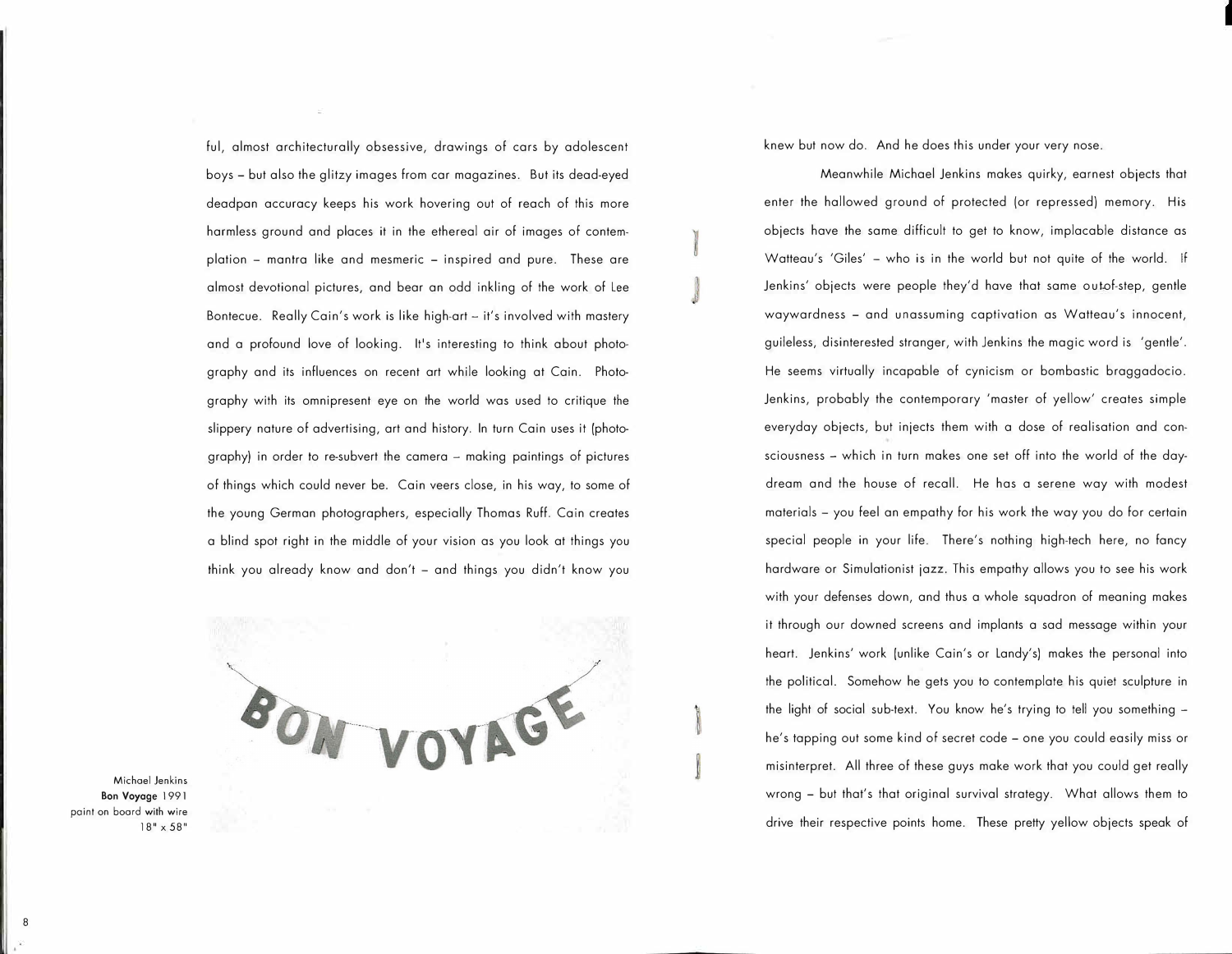

plague and quarantine, the cast-out and the forgotten, the hated and violated. Jenkins' work sounds a silent echo through you - a reverberation - of all the bad personal news you get over the airwaves, but never know what to do with. He does it for you, speaking in a kind of childish, yet sophisticated cryptic sculptural semaphore - with his gentle heart and gossamer hand.

Michael Landy's objects enter the world in disguise (not unlike Cain's) - they're undercover agents working deep - only dressed as clowns - passing for normal in spite of this dose of chromatic steroids he has his objects hopped up on. His objects are like the proverbial 'broad side of a barn' - so big that you can't possibly miss them - but you do. His sculptures are like decoys - only in reverse: instead of blending in or emulating their surroundings Landy's audacious objects do just the opposite - they stand out for all the world to see. They're gregarious and garrulous, but they're also refined and tasteful. Formally alluring - at first you think you're simply passing by some great looking utilitarian antique object (this in contrast to Cain and Jenkins) - some fantastic piece of the world - the kind you wish there were more of, the kind they don't make anymore. Landy simultaneously preserves and destroys the past in his supercharged works. They have cinematic presence - like a vaudeville or silent comedy. There's something distinctly classic about his candy-coloured sculpture. But the punch line can hit you below the belt. This is their insidious side - like they can really sucker-punch you just when you think they're harmless or oafish or clownlike buffoons. There's a punk strategy at work here - a dismantling, malcontented,